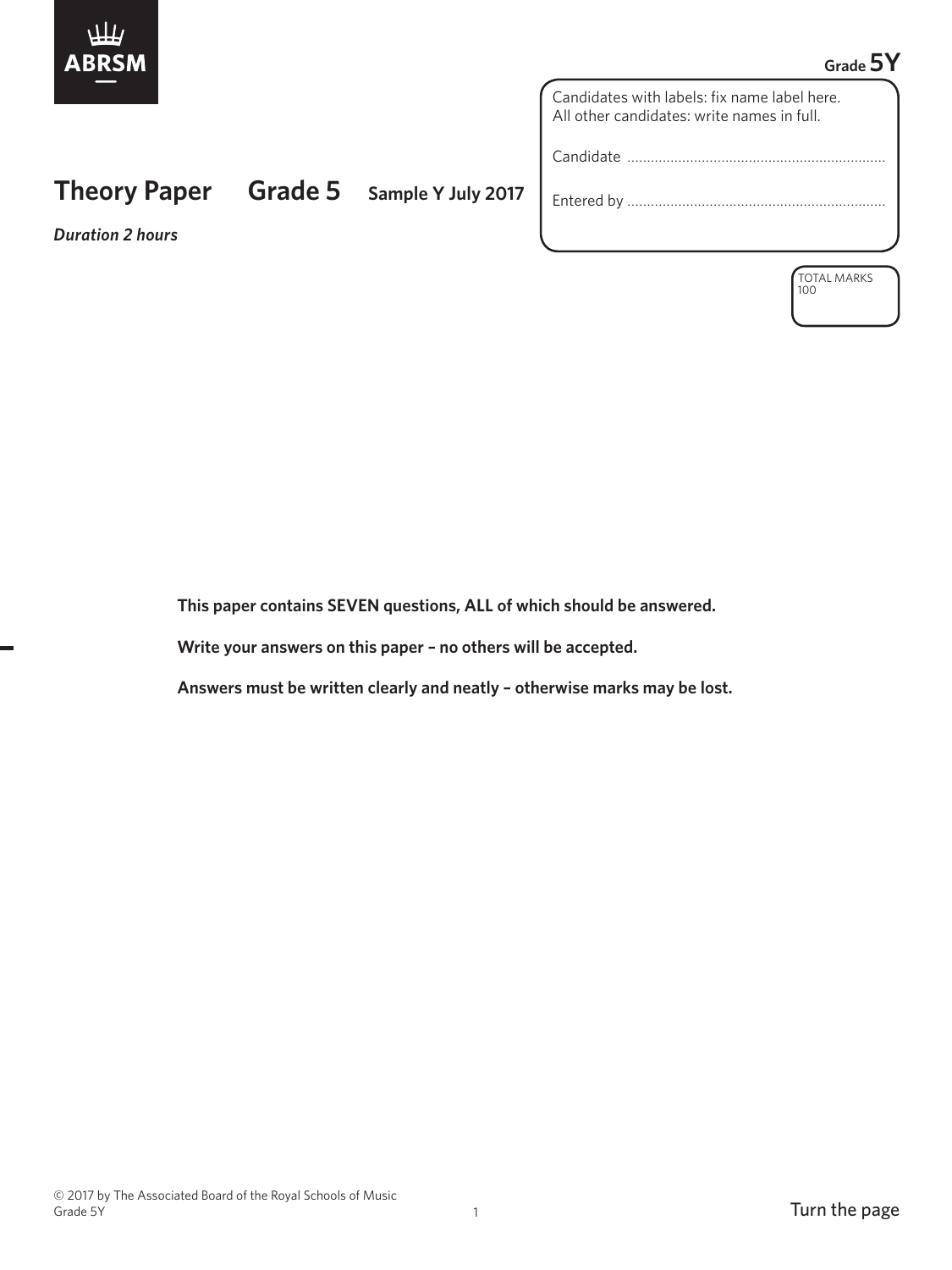**1** (a) The following extract, which begins on the first beat of the bar, contains some changes of time signature. Put in the correct time signature at each of the three places marked  $*$ .





(b) Look at the following extract and then answer the questions below.



- (i) Draw a circle around *three successive* notes that form part of a chromatic scale. (2)
- (ii) Describe the chords marked  $\overline{A}$  and  $\overline{B}$  as I, II, IV or V. Also indicate whether the lowest note of the chord is the root (a), 3rd (b) or 5th (c). The key is G minor.

| Chord $\mathbf{A}$ (bar 1) | (2) |
|----------------------------|-----|
| Chord $\bf{B}$ (bar 3)     |     |

 (iii) Rewrite the last left-hand note of the extract so that it sounds at the same pitch, but using the alto C clef. Remember to put in the clef and the key signature.

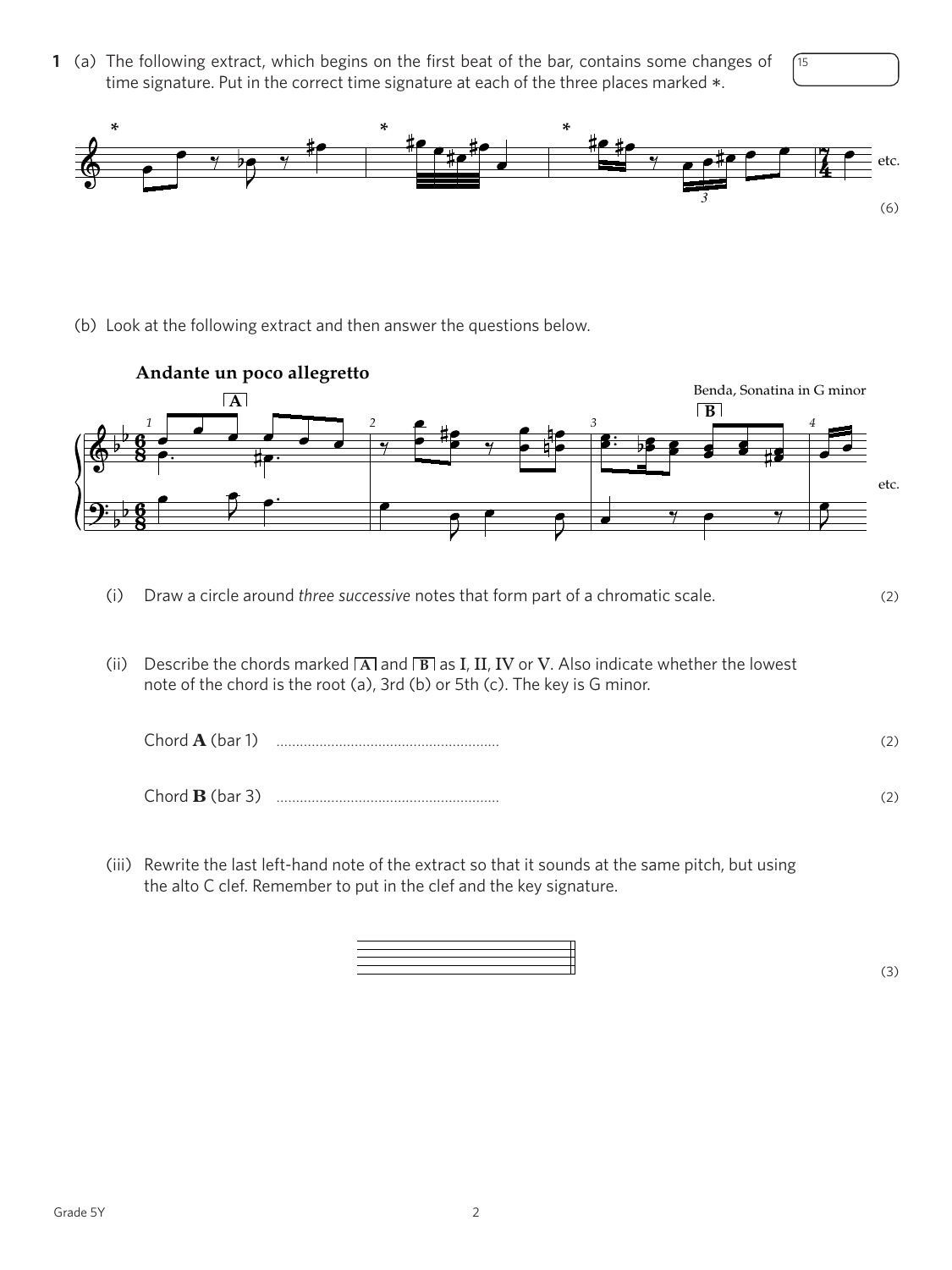**2** Describe fully (e.g. minor 3rd, perfect 5th) each of these melodic intervals.  $\sqrt{10}$ 



**3** The following melody is written for clarinet in Bb. Transpose it *down* a major 2nd, as it will sound at concert pitch. Remember to put in the new key signature and add any necessary accidentals.





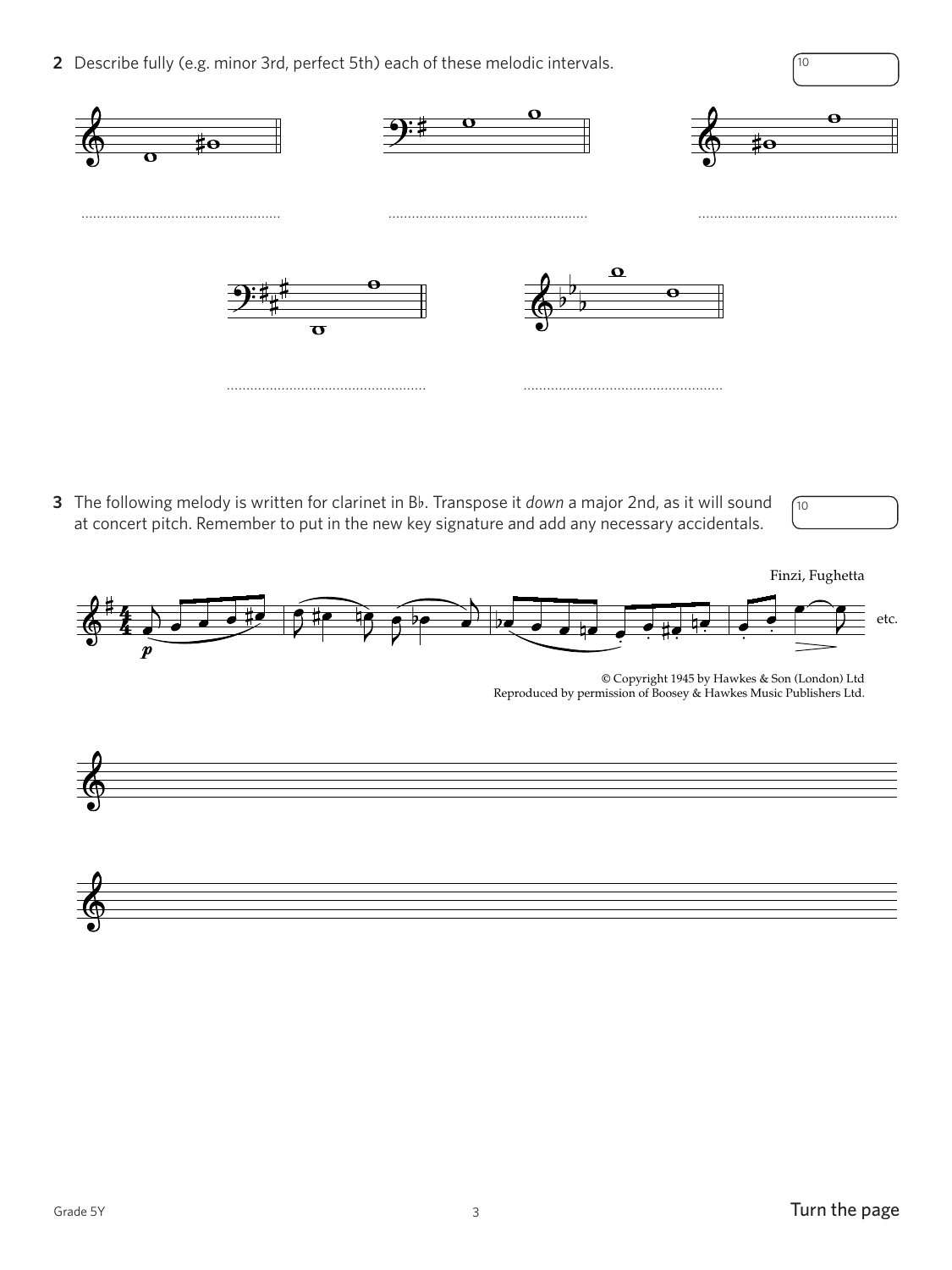**4** Look at this extract from a piece for bassoon and piano by Michael Rose, and then answer the questions that follow.



| <b>.</b><br>imilari |   |
|---------------------|---|
| <b>Difference</b>   | . |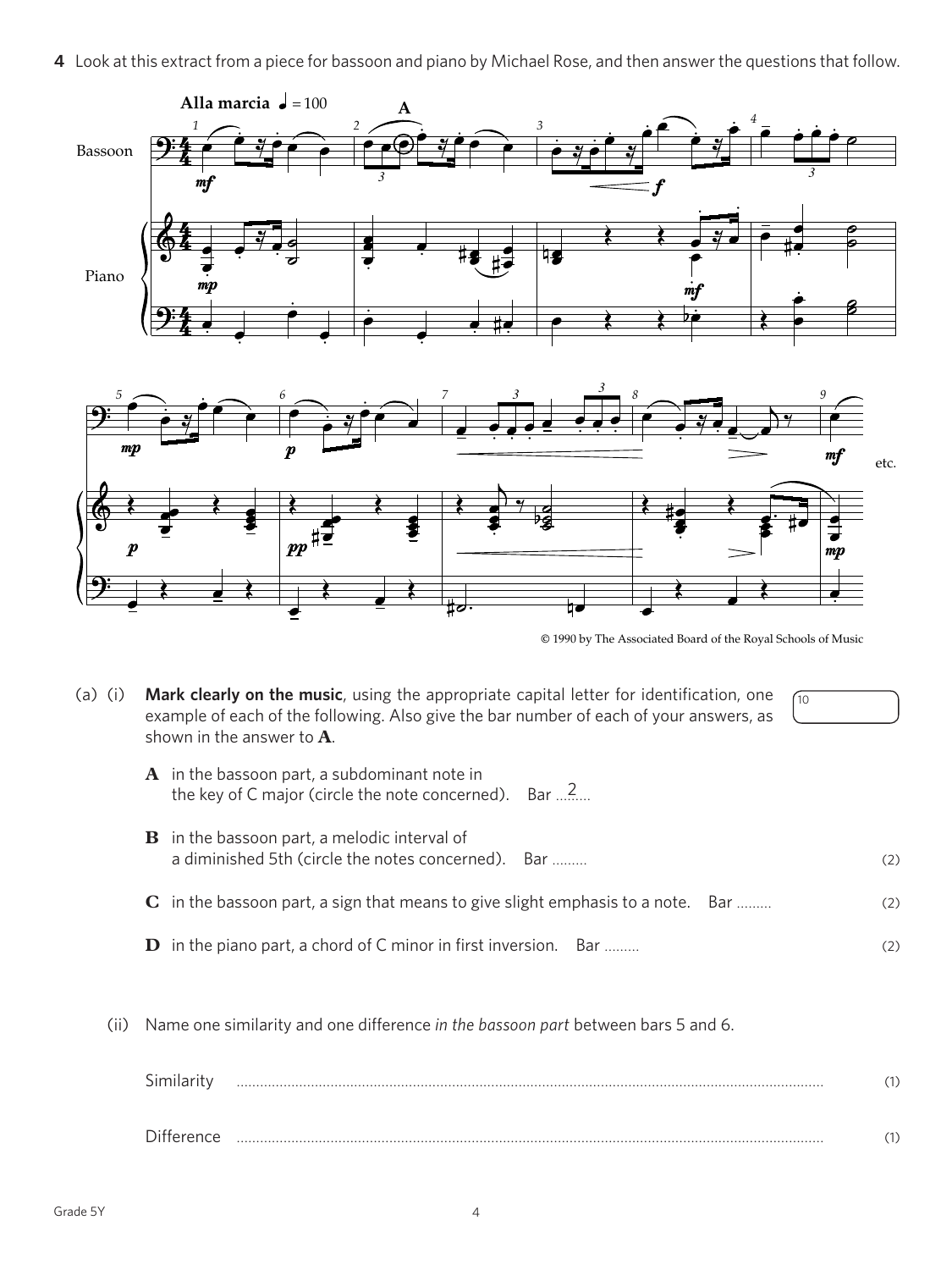(iii) Rewrite the last bassoon note of the extract so that it sounds at the same pitch, but using the tenor C clef. Remember to put in the clef sign.

|           |                                  |                                |    | (2) |
|-----------|----------------------------------|--------------------------------|----|-----|
|           | Tick one box for each term/sign. |                                |    |     |
| $(b)$ (i) | Alla marcia means:               | $= 100$ means:                 | 10 |     |
|           | majestic                         | 100 crotchet beats             |    |     |
|           | broadening                       | 100 crotchet beats in a minute |    |     |
|           | in the style of a march          | 100 crotchet notes             |    |     |
|           | in the same way                  | 100 crotchets in the melody    |    | (4) |
|           |                                  |                                |    |     |

 (ii) Rewrite the bassoon part of bar 4 in compound time but without changing the rhythmic effect. Remember to put in the new time signature.



 (iii) Write as a breve (double whole-note) an enharmonic equivalent of the first bassoon note of the extract.

| (c)<br>(i) | Answer TRUE OF FALSE to each of the following statements: |     |
|------------|-----------------------------------------------------------|-----|
|            | The bassoon is a double-reed instrument.                  | (2) |
|            |                                                           | (2) |
|            | A bassoonist might be asked to play pizzicato.            |     |

 (ii) The bassoon is a member of the woodwind family of orchestral instruments. Name a standard orchestral instrument from a *different* family that could play the bassoon part of the extract so that it sounds at the same pitch, and state the family of instruments to which it belongs.

| .<br>. |  |  |
|--------|--|--|
|--------|--|--|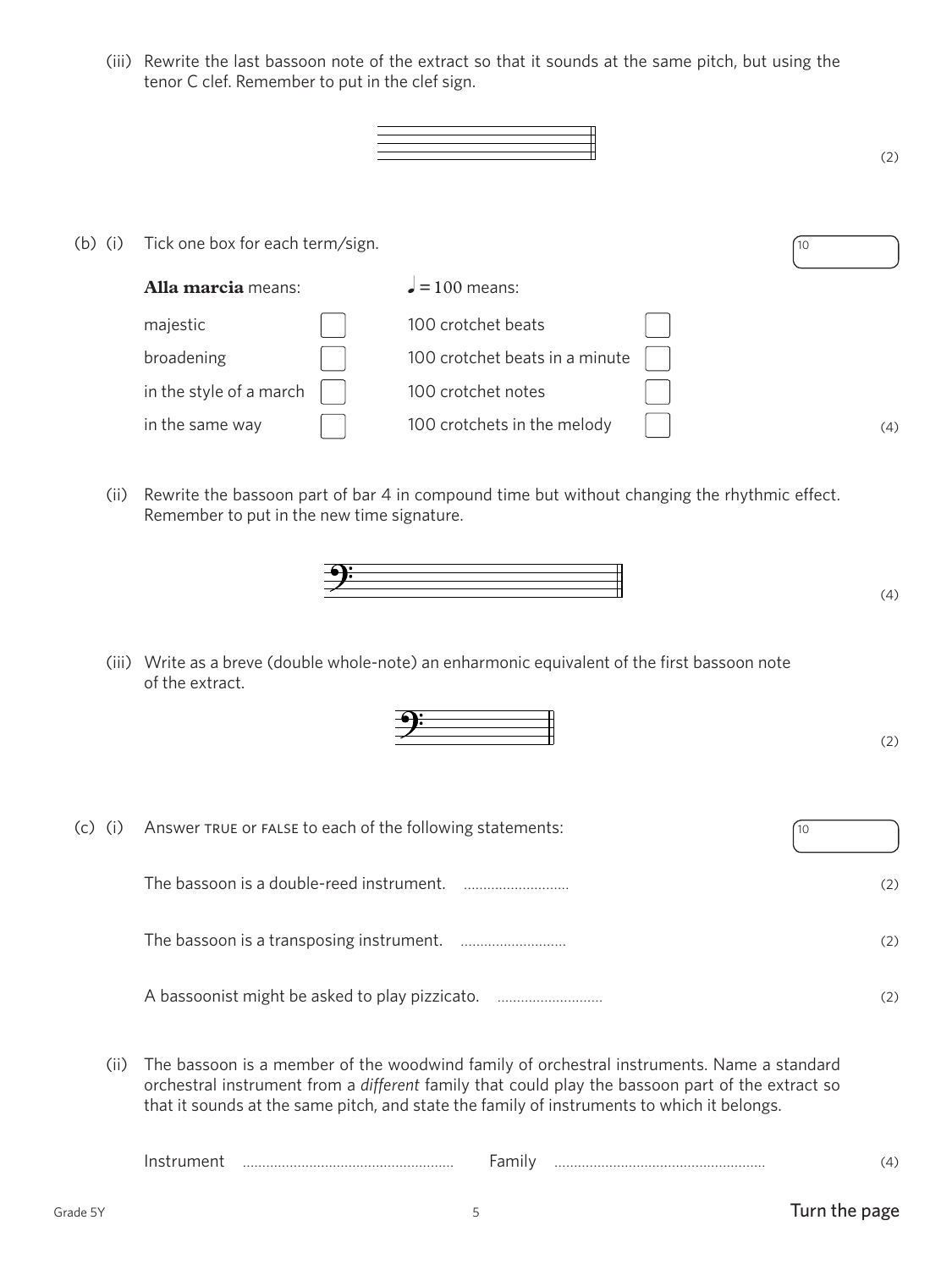**5** (a) Write the key signature of five sharps and then one octave **descending** of the major scale with that key signature. Use semibreves (whole notes) and begin on the tonic.



10

(b) Using semibreves (whole notes), write one octave **ascending** of the **melodic** minor scale that has the given key signature. Begin on the tonic and remember to put in any necessary additional accidentals.

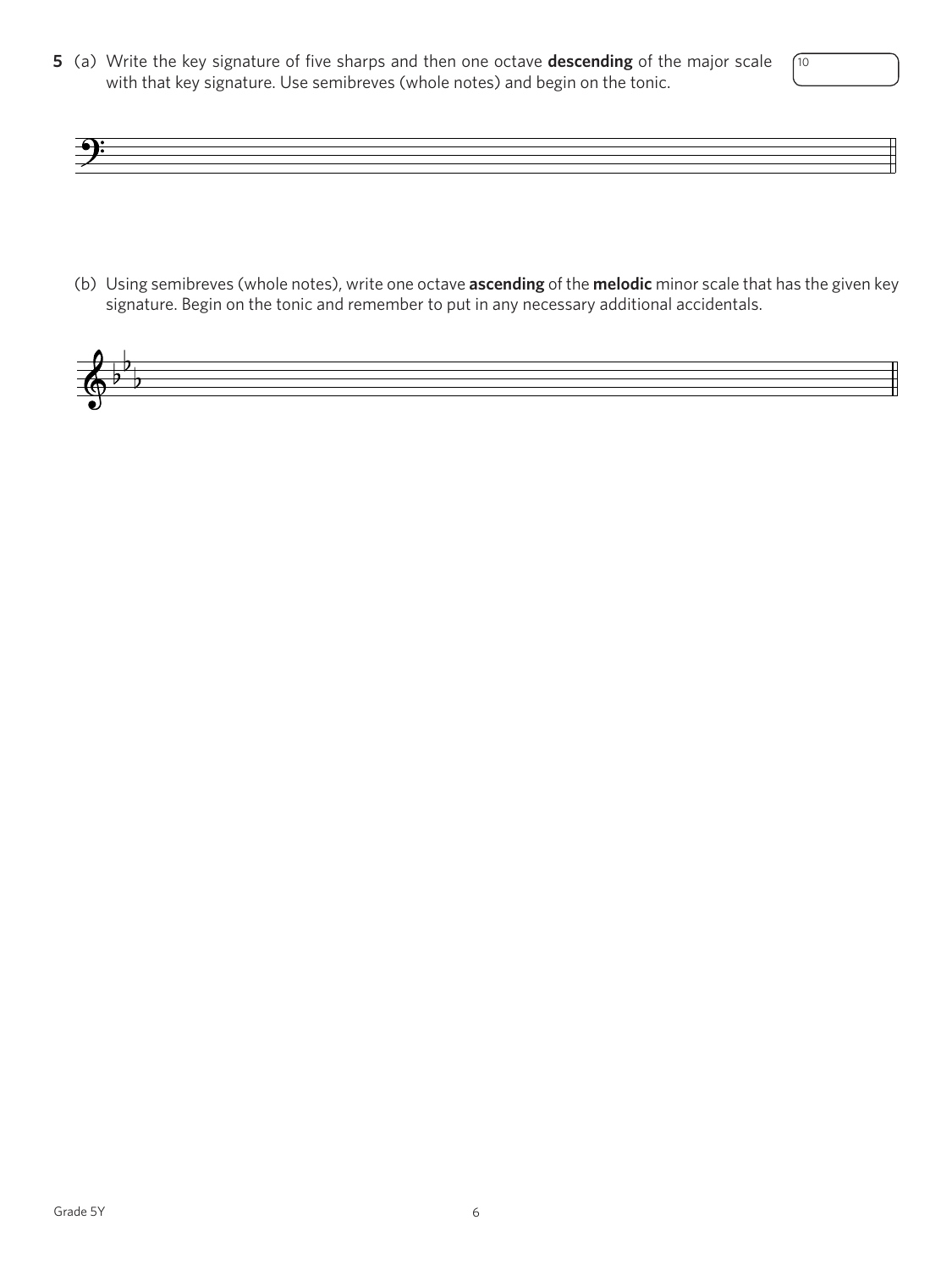**6** Look at this extract and then answer the questions below. 15



(a) Tick one box for each term.

| <i>leggiero</i> means: |  | <i>teneramente</i> means: |  | <i>smorzando</i> means:  |  |     |
|------------------------|--|---------------------------|--|--------------------------|--|-----|
| light                  |  | pleasant                  |  | resonant, with rich tone |  |     |
| graceful               |  | tenderly                  |  | calm                     |  |     |
| loving                 |  | sad, mournful             |  | hurrying                 |  |     |
| smoothly               |  | bold, strong              |  | dying away               |  | (6) |

(b) Give the technical names (e.g. tonic, dominant) of each of the notes marked **X** and **Y**. The key is A major.

| $\mathbf X$ (bar 1) | (2) |
|---------------------|-----|
| $Y$ (bar 2)         | (2) |

(c) Rewrite bar 3 in notes of *twice the value*. Remember to include the new time signature.



(d) Give the letter name of the *highest* note in the melody. ……… (1)